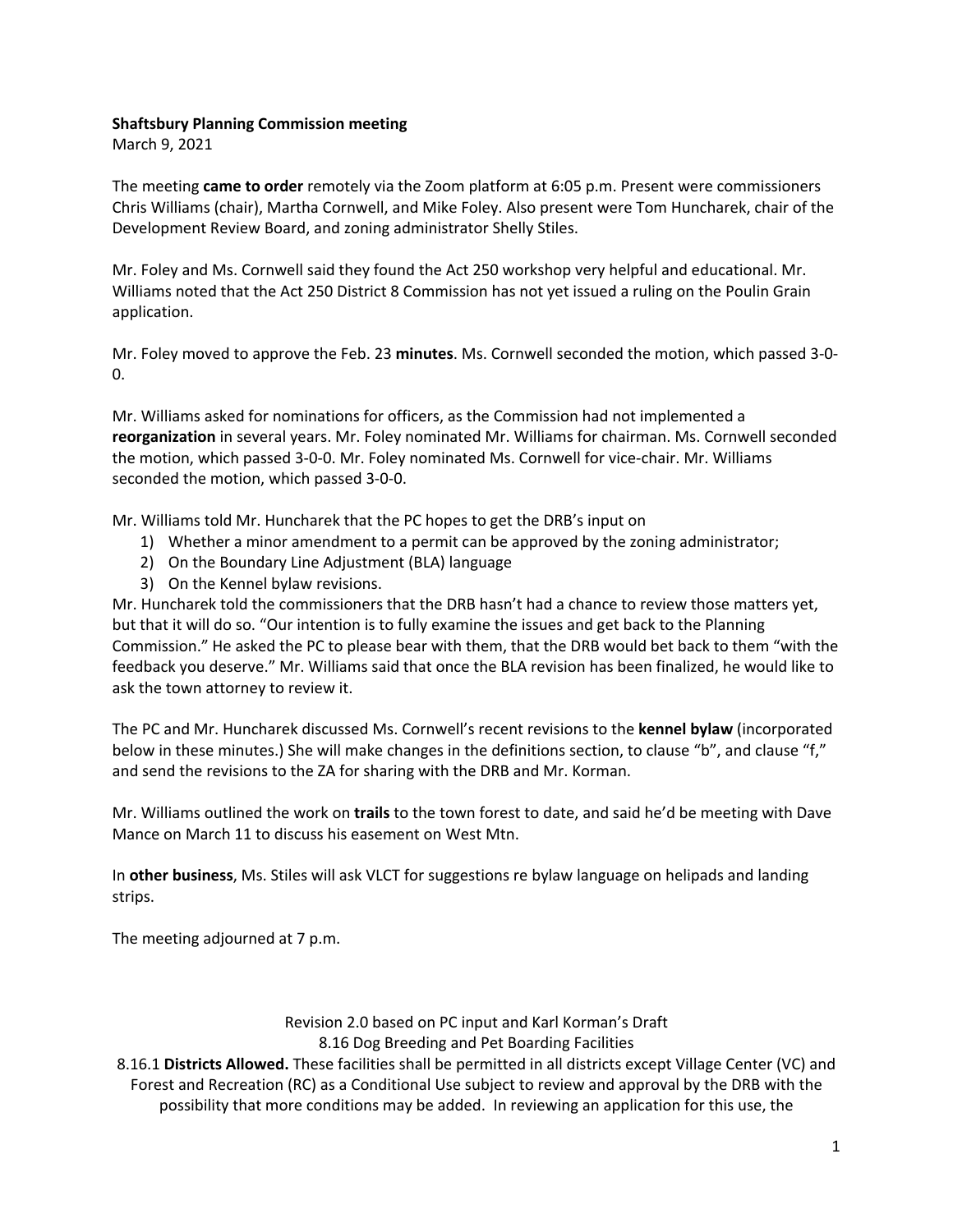Development Review Board (DRB)shall reference the Vermont Agency of Agriculture Food and Market's Animal Welfare Regulation. (Promulgated under authority of the VSA T20 Chapter 194 Section 3098) which also governs the proposed use.

## 8.16.2 **Requirements and Standards**

- a) Five acres shall be the minimum lot size for dog breeding and pet boarding facilities not to exceed 6 animals. Facilities intended for dog breeding or pet boarding exceeding this number shall be subject to review and approval by the DRB with the possibility of more conditions to be added.
- *b) Dog kennels, shelters or runs shall not be located within 1000 feet or closer of a residence other than the residence of the kennel owner. Animals shall be securely fenced.*
- c) No excessive barking shall emanate from the kennels at any time. Quiet hours shall be maintained from 9:00pm to 7:00am weekdays, and 9:00pm to 8:00am weekends and holidays.
- d) The premises shall be kept in a clean and sanitary manner to prevent the accumulation of flies and the spread of disease. Animal odors shall not be detectable beyond the lot lines of the property wherein the kennels are located.
- e) Personnel shall be available at all times to care for and supervise the animals. Contact information for such personnel shall be registered with the Town Clerk and Animal Control Officer by the kennel owner.
- f) If complaints arise from the community and/or adjacent landowners the following mechanism is in place to address these concerns.

*The Zoning Administrator is required to provide written warning notice to any person suspected of an alleged violation of any bylaw after it has been adopted pursuant to Chapter 117 of Title 24. The notice must be sent by certified mail and must advise the alleged offender of several things:*

- *The nature of the violation referencing the specific provisions of the bylaws.*
- *That he or she has seven days in which to "cure" the violation.*
- *That he or she is not entitled to any additional warning notice for a violation occurring after the*

*seven days.*

• *That he or she has a right to appeal the notice of violation to the zoning board of adjustment. As enforcement officer of the municipal zoning laws, the administrative officer is empowered to initiate appropriate legal action in the name of the municipality against those who violate any of the town's municipal bylaws. Such authority includes submitting a violation notice to the Town of Shaftsbury Selectboard or an application for a mandatory injunction to the superior court for the county in which the violation is occurring or will occur.*

## 8.16.3 **Definitions**

- a) Dog Breeding or Pet Boarding Facility- Any facility that houses in exchange for a fee, more than three dogs at a time who are licensed at the address of the facility. This definition shall not include Veterinary Clinics.
- b) Excessive Barking- Any noise by a dog or dogs audible to the property line of a property on which a kennel is located which occurs repeated for at least seven minute period of time with 3 minutes or less lapse of time between each noise during any seven minute period.